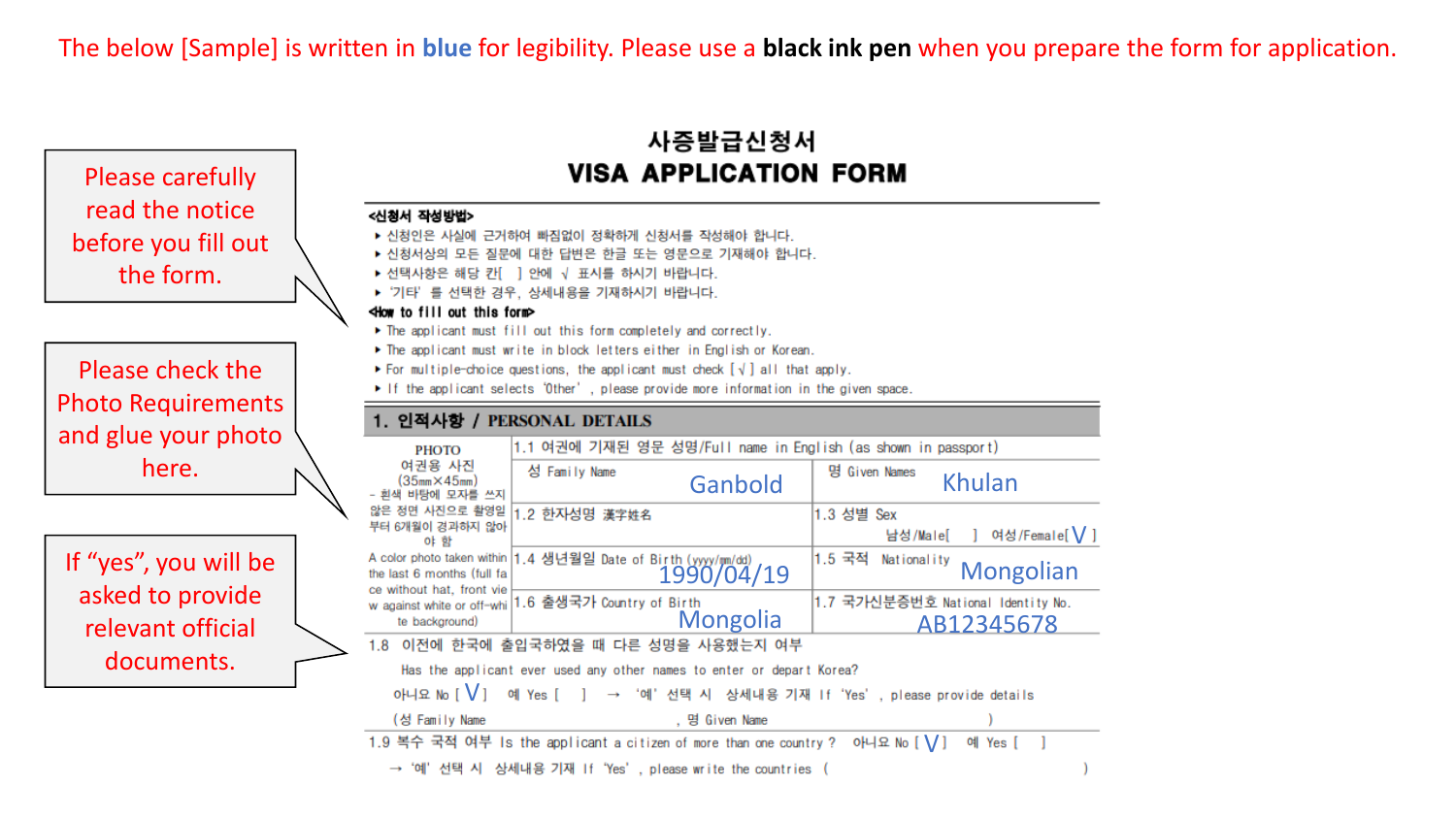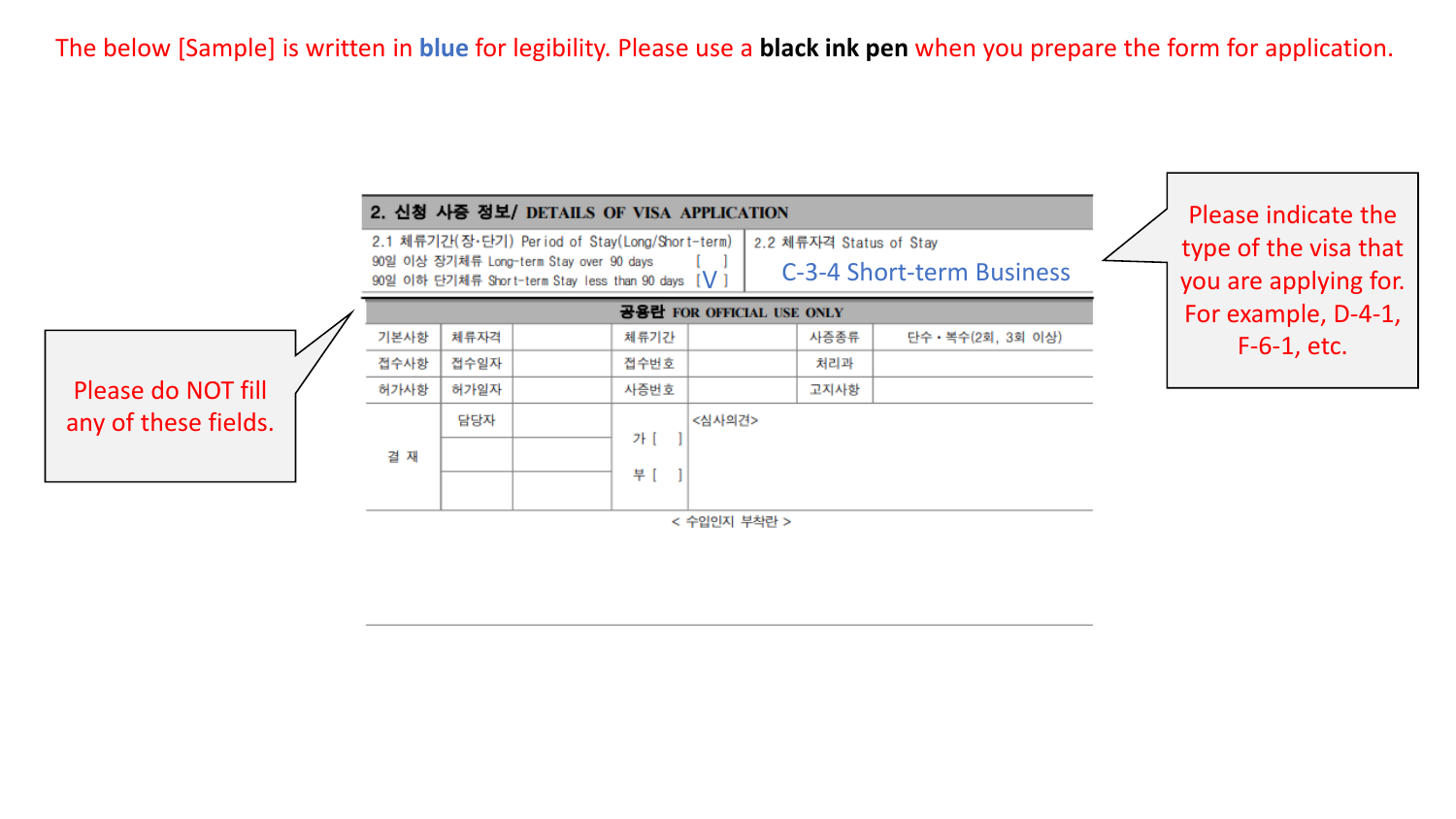Please provide accurate contact information in a legible handwriting. We will contact you via provided contact details here for any issues including the

| $0.$ Test $\mu$ in $\sigma$ in $\sigma$ in $\sigma$ in $\sigma$     |                                                 |                                              |  |  |  |  |  |  |  |
|---------------------------------------------------------------------|-------------------------------------------------|----------------------------------------------|--|--|--|--|--|--|--|
| 3.1 여권종류 Passport Type                                              |                                                 |                                              |  |  |  |  |  |  |  |
| 외교관 Diplomatic [ ]                                                  | 관용 Official [ ]                                 |                                              |  |  |  |  |  |  |  |
| 일반 Regular [V]                                                      | 기타 Other [                                      |                                              |  |  |  |  |  |  |  |
| → '기타'상세내용 If 'Other', please provide details (                     |                                                 |                                              |  |  |  |  |  |  |  |
| 3.2 여권번호 Passport No.<br>E1234567                                   | 3.3 발급국가 Country of Passport<br><b>Mongolia</b> | 3.4 발급지 Place of Issue<br><b>Ulaanbaatar</b> |  |  |  |  |  |  |  |
| 3.5 발급일자 Date of Issue<br>2019-10-30                                | 3.6 기간만료일 Date Of Expiry<br>2029-10-29          |                                              |  |  |  |  |  |  |  |
| 3.7 다른 여권 소지 여부 Does the applicant have any other valid passports ? |                                                 | 아니요 No [ \/]<br>예 Yes [                      |  |  |  |  |  |  |  |
| → '예'선택 시 상세내용 기재 If 'Yes', please provide details                  |                                                 |                                              |  |  |  |  |  |  |  |
| a) 여권종류 Passport Type                                               |                                                 |                                              |  |  |  |  |  |  |  |
| 외교관 Diplomatic [                                                    |                                                 | 관용 Official [                                |  |  |  |  |  |  |  |
| 일반 Regular [                                                        |                                                 | 기타 Other [                                   |  |  |  |  |  |  |  |
| b) 여권번호 Passport No.                                                | c) 발급국가 Country of Passport                     | d) 기간만료일 Date of Expiry                      |  |  |  |  |  |  |  |

#### 4. 연락처 / CONTACT INFORMATION

3 어귀저브 / PASSPORT INFORMATION

4.1 본국 주소 Home Country Address of the applicant<br>8<sup>th</sup> Floor, Shine Songolt Building, Engels Street 2, 3<sup>rd</sup> Khoroo, Khan-Uul, Ulaanbaatar, Mongolia.

application result.<br>
<sup>4.2</sup> B<sup>th</sup> Floor, Shine Songolt Building, Engels Street 2, 3<sup>rd</sup> Khoroo, Khan-Uul, Ulaanbaatar, Mongolia.<br>
4.2 현 거주지 Qurrent Residential Address \*현 거주지가 본국 주소와 다를 경우 기재 +Please write the current addre

| 4.3 휴대전화 Cell Phone No. 또는 일반전화 Telephone No.                                     | 4.4 전자우편 E-mail |  |                    |
|-----------------------------------------------------------------------------------|-----------------|--|--------------------|
| +976 7766 8888                                                                    |                 |  | kvacmninfo@iom.int |
| 4.5 비상시 연락처 Emergency Contact Information                                         |                 |  |                    |
| a) 성명 Full Name in English Bilguun Ganbold b) 거주 국가 Country of Residence Mongolia |                 |  |                    |
| c) 전화번호 Telephone No. $+976$ 1234 5678 d) 관계 Relationship to the applicant Father |                 |  |                    |
|                                                                                   |                 |  |                    |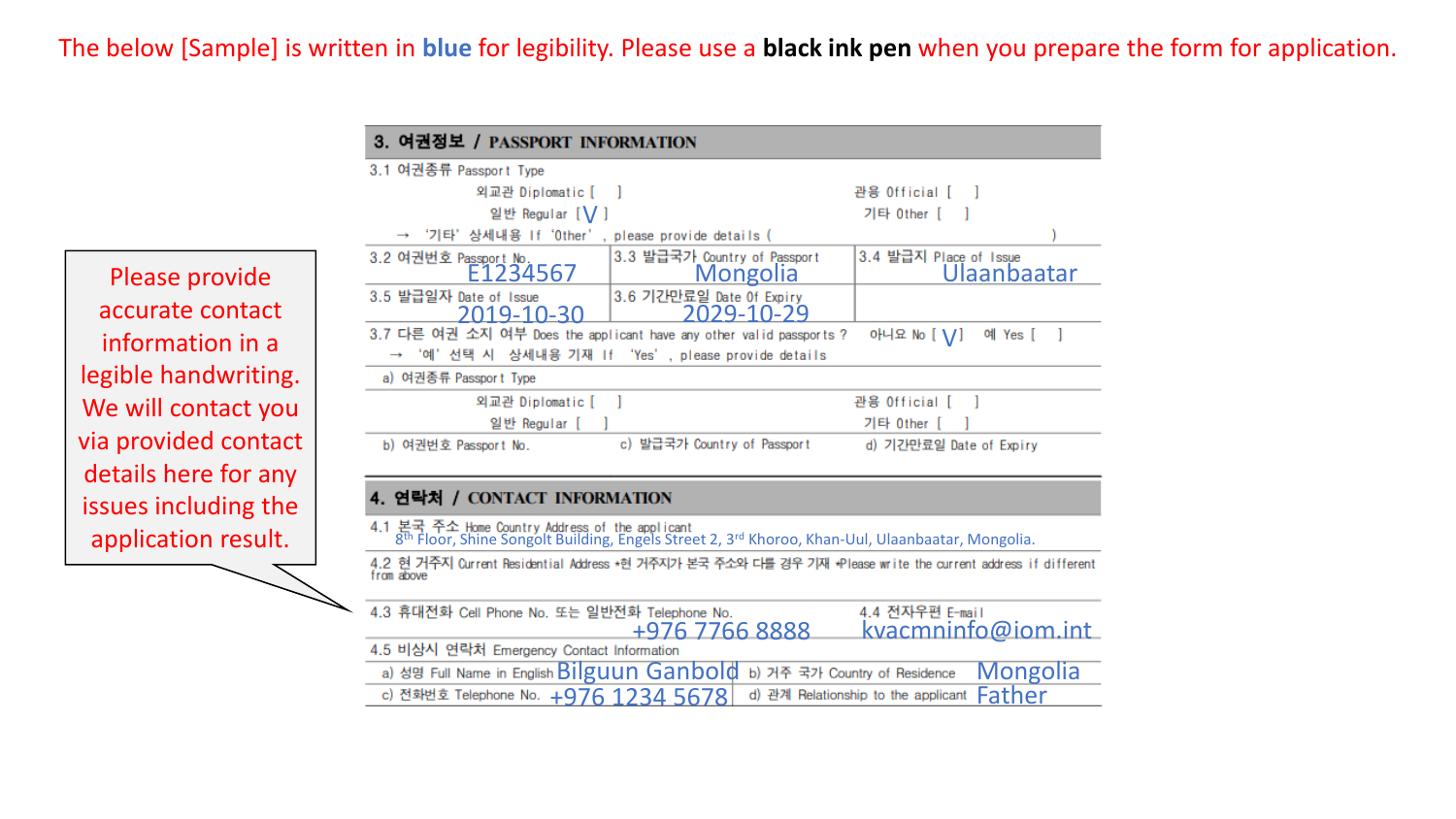| 5. 혼인사항 및 가족사항 / MARITAL STATUS AND FAMILY DETAILS                                                                  |                                                                                                                                |  |  |  |  |  |  |  |  |  |
|---------------------------------------------------------------------------------------------------------------------|--------------------------------------------------------------------------------------------------------------------------------|--|--|--|--|--|--|--|--|--|
| 5.1 현재 혼인사항 Current Marital Status                                                                                  |                                                                                                                                |  |  |  |  |  |  |  |  |  |
| 기혼 Married [V]                                                                                                      | 이혼 Divorced [   ]<br>미혼 Single [                                                                                               |  |  |  |  |  |  |  |  |  |
|                                                                                                                     | 5.2 배우자 인적시항 Personal Information of the applicant's Spouse •기혼으로 표기한 경우에만 기재 If Married' please provide details of the spouse |  |  |  |  |  |  |  |  |  |
| <b>Batbayar</b><br>a) 성 Family Name (in English)                                                                    | <b>Bat-Erdene</b><br>b) 명 Given Names (in English)                                                                             |  |  |  |  |  |  |  |  |  |
| c) 생년월일 Date of Birth (yyyy/mm/dd) $1988/12/2 1$                                                                    | d) 국적 Nationality<br><b>Mongolia</b>                                                                                           |  |  |  |  |  |  |  |  |  |
| 8 <sup>th</sup> Floor, Shine Songolt Building, Engels<br>e) 거주지 Residential Address Street 2, 3rd Khoroo, Khan-Uul, | 연락처 Contact No.<br>+976 1111 2222                                                                                              |  |  |  |  |  |  |  |  |  |
| 5.3 자녀 유무 Does the applicant have children?                                                                         |                                                                                                                                |  |  |  |  |  |  |  |  |  |
| 없음 No [                                                                                                             | 있음 Yes [ V]<br>자녀수 Number of children [ 1]                                                                                     |  |  |  |  |  |  |  |  |  |
| 6. 학력 / EDUCATION                                                                                                   |                                                                                                                                |  |  |  |  |  |  |  |  |  |
| 6.1 최종학력 What is the highest degree or level of education the applicant has completed ?                             |                                                                                                                                |  |  |  |  |  |  |  |  |  |
| 석사/박사 Master's /Doctoral Degree [                                                                                   | 대졸 Bachelor's Degree [ V ]                                                                                                     |  |  |  |  |  |  |  |  |  |
| 고졸 High School Diploma [                                                                                            | 기타 Other [                                                                                                                     |  |  |  |  |  |  |  |  |  |
| → '기타'선택 시 상세내용 기재 If'Other', please provide details (                                                              |                                                                                                                                |  |  |  |  |  |  |  |  |  |
| 6.2 학교명 Name of School<br><u>National University of Mongolial</u>                                                   | 6.3 학교 소재지 Location of School(city/province/country)<br><u> Ulaanbaatar Mongolia</u>                                           |  |  |  |  |  |  |  |  |  |
|                                                                                                                     |                                                                                                                                |  |  |  |  |  |  |  |  |  |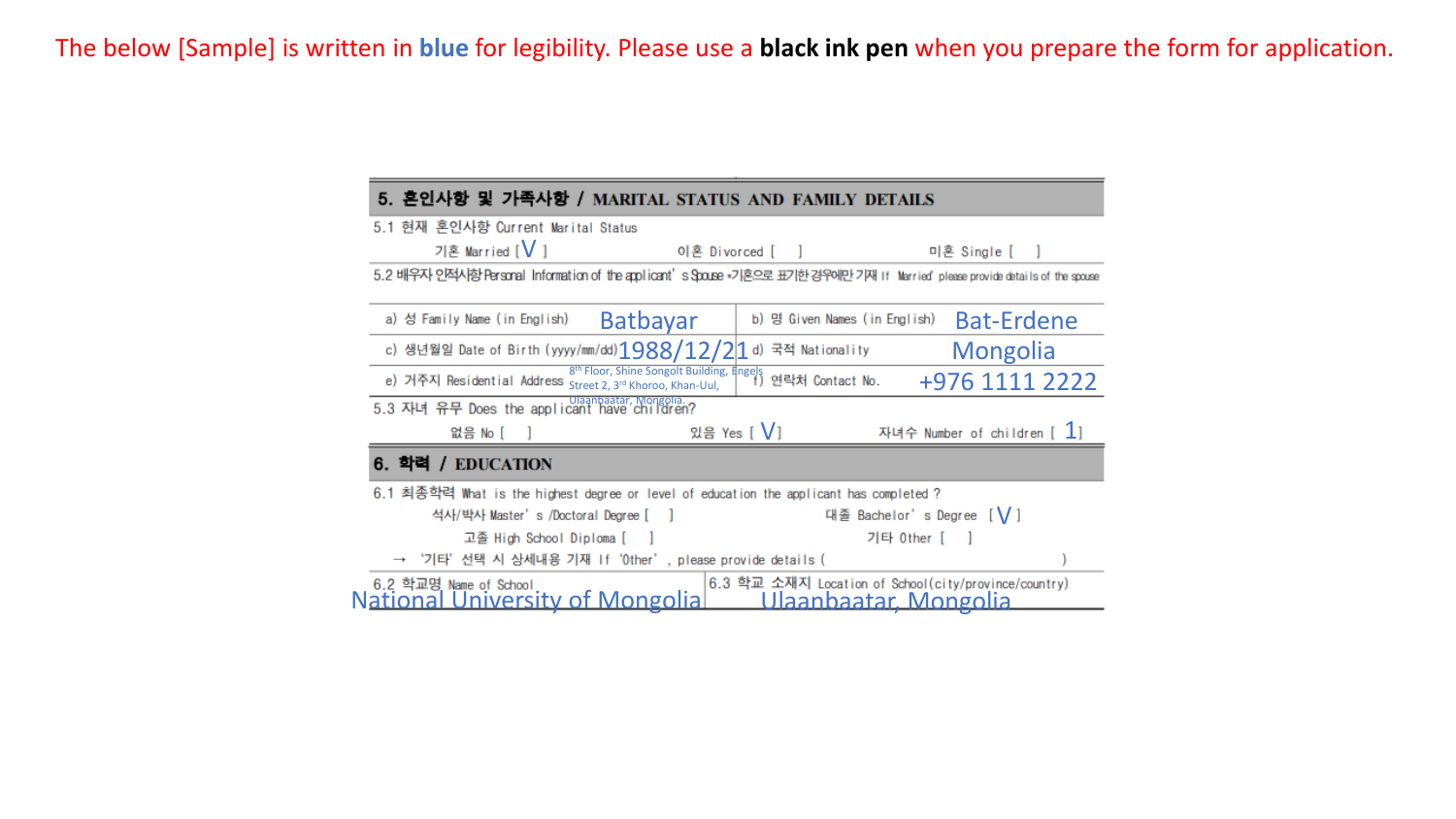| All provided          | 7. 직업<br><b>EMPLOYMENT</b>                                                                                         |                                                      |
|-----------------------|--------------------------------------------------------------------------------------------------------------------|------------------------------------------------------|
|                       | 7.1 직업 Current personal circumstances                                                                              |                                                      |
| information will be   | 사업가 Entrepreneur [ ]<br>자영업자 Self-Employed [                                                                       | 직장인 Employed [V]                                     |
| verified by the visa  | 공무원 Civil Servant [<br>학생 Student [                                                                                | 퇴직자 Retired [                                        |
| and immigration       | 기타 Other  <br>무직 Unemployed [                                                                                      |                                                      |
|                       | '기타'선택 시 상세내용 기재 If 'Other', please provide details (                                                              |                                                      |
| officers at the       | 7.2. 직업 상세정보 Employment Details                                                                                    |                                                      |
| <b>Embassy of the</b> | a) 회사/기관/학교명 Name of Company/Institute/School<br>Ulaanbaatar International                                         | b) 직위/과정 Position/Course<br><b>Sales Manager</b>     |
| Republic of Korea in  | c) 회사/기관/학교 주소 Address of Company/Institute/School<br>Room 17, Building 1, Ulanbaatar Plaza, Ulanbaatar, Mongolia. | d) 전화번호 Telephone No.<br>+976 1 21 2 2222            |
| Mongolia.             | 8. 방문정보 / DETAILS OF VISIT                                                                                         |                                                      |
|                       | 8.1 입국목적 Purpose of Visit to Korea                                                                                 |                                                      |
|                       | 관광/통과 Tourism/Transit [ ]<br>행사참석/Meeting, Conference [                                                            | 의료관광 Medical Tourism                                 |
| You are responsible   | 단기상용 Business Trip [ \/ ]<br>유학/연수 Study/Training [ ]                                                              | 취업활동 Work [                                          |
| for defining the      | 무역/투자/주재 Trade/Investment/Intra- 가족 또는 친지방문 Visiting Family/<br>Corporate Transferee [ ]<br>Relatives/Friends      | 결혼이민 Marriage Migrant [ ]                            |
| purpose of your       |                                                                                                                    |                                                      |
| visit. In case in     | 외교/공무 Diplomatic/Official [<br>기타 Other                                                                            |                                                      |
|                       | → '기타'선택 시 상세내용 기재 If 'Other', please provide details (                                                            |                                                      |
| doubt, please visit   | 8.3 입국예정일 Intended Date of Entry<br>8.2 체류예정기간 Intended Period of Stay                                             | 2022-12-19                                           |
| the KVAC website or   | 14 days                                                                                                            |                                                      |
| reach out to the      | 8.4 체류예정지(호텔 포함) Address in Korea (including hotels)<br>Hotel Seoul, 14, Seoul-ro 213, Gangnam-gu, Seoul, Korea.   | 8.5 한국 내 연락처 Contact No. in Korea<br>+82 2 7777 8888 |
| contact center at     |                                                                                                                    |                                                      |
| +976 7766 8888.       |                                                                                                                    |                                                      |

Students can write down the address and contact info of the school in Korea if you do not have the address and the  $\sim$  contact number yet.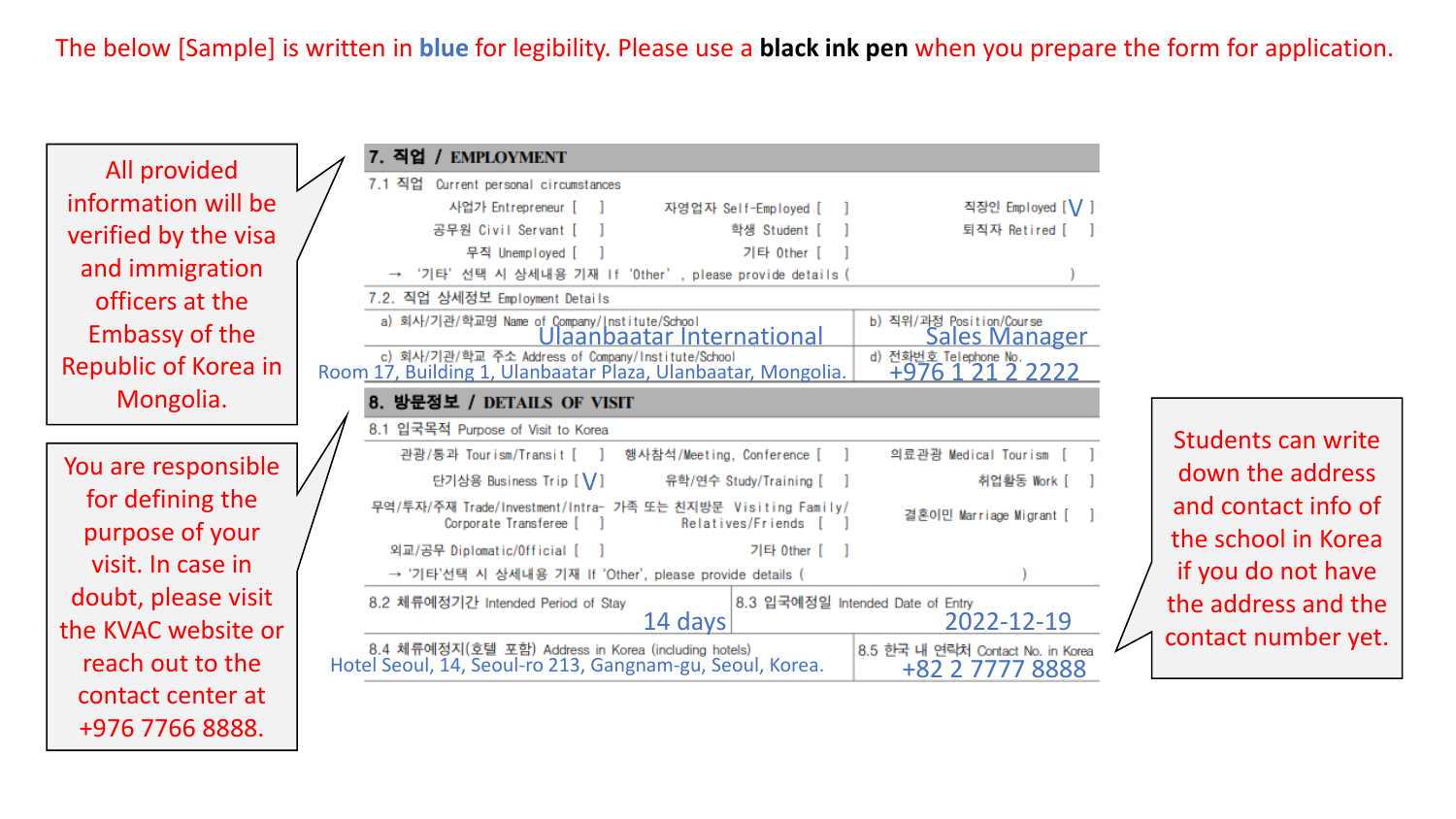|                |  |  |  |  |  | 아니요 No [ ] 예 Yes [Ⅴ] → '예'선택 시 상세내용 기재 If 'Yes', please provide details of any visits to Korea |  |  |  |  |  |  |
|----------------|--|--|--|--|--|------------------------------------------------------------------------------------------------|--|--|--|--|--|--|
| $(2)$ 회 times, |  |  |  |  |  |                                                                                                |  |  |  |  |  |  |

| 방문목적 Purpose of Visit                                                                                                                                              |         |                           | 방문기간 Period of Stay<br>(yyyy/mm/dd)~ (yyyy/mm/dd)                 |  |
|--------------------------------------------------------------------------------------------------------------------------------------------------------------------|---------|---------------------------|-------------------------------------------------------------------|--|
| Short-term tourist                                                                                                                                                 |         | $2018/08/01 - 2018/08/06$ |                                                                   |  |
| <b>Business conferences</b>                                                                                                                                        |         | 2019/03/11 - 2019/03/21   |                                                                   |  |
|                                                                                                                                                                    |         |                           |                                                                   |  |
|                                                                                                                                                                    |         |                           |                                                                   |  |
|                                                                                                                                                                    |         |                           |                                                                   |  |
| 8.7 한국 외에 과거 5년간 여행한 국가 Has the applicant travelled outside his/her country of residence, excluding to Korea, in the<br>last 5 years?<br>$M$ Yes $[V]$<br>아니요 No [ |         |                           | → '예'선택 시 상세내용 기재 If 'Yes', please provide details of these trips |  |
| 국가명 Name of Country (in English)                                                                                                                                   |         | 방문목적 Purpose of Visit     | 방문기간 Period of Stay<br>(yyyy/mm/dd)~ (yyyy/mm/dd)                 |  |
| <b>United States</b>                                                                                                                                               |         |                           |                                                                   |  |
|                                                                                                                                                                    |         | <b>Language Course</b>    | 2017/08/01 - 2017/08/22                                           |  |
| Australia                                                                                                                                                          | Tourism |                           | $2019/12/23 - 2019/12/31$                                         |  |
|                                                                                                                                                                    |         |                           |                                                                   |  |
|                                                                                                                                                                    |         |                           |                                                                   |  |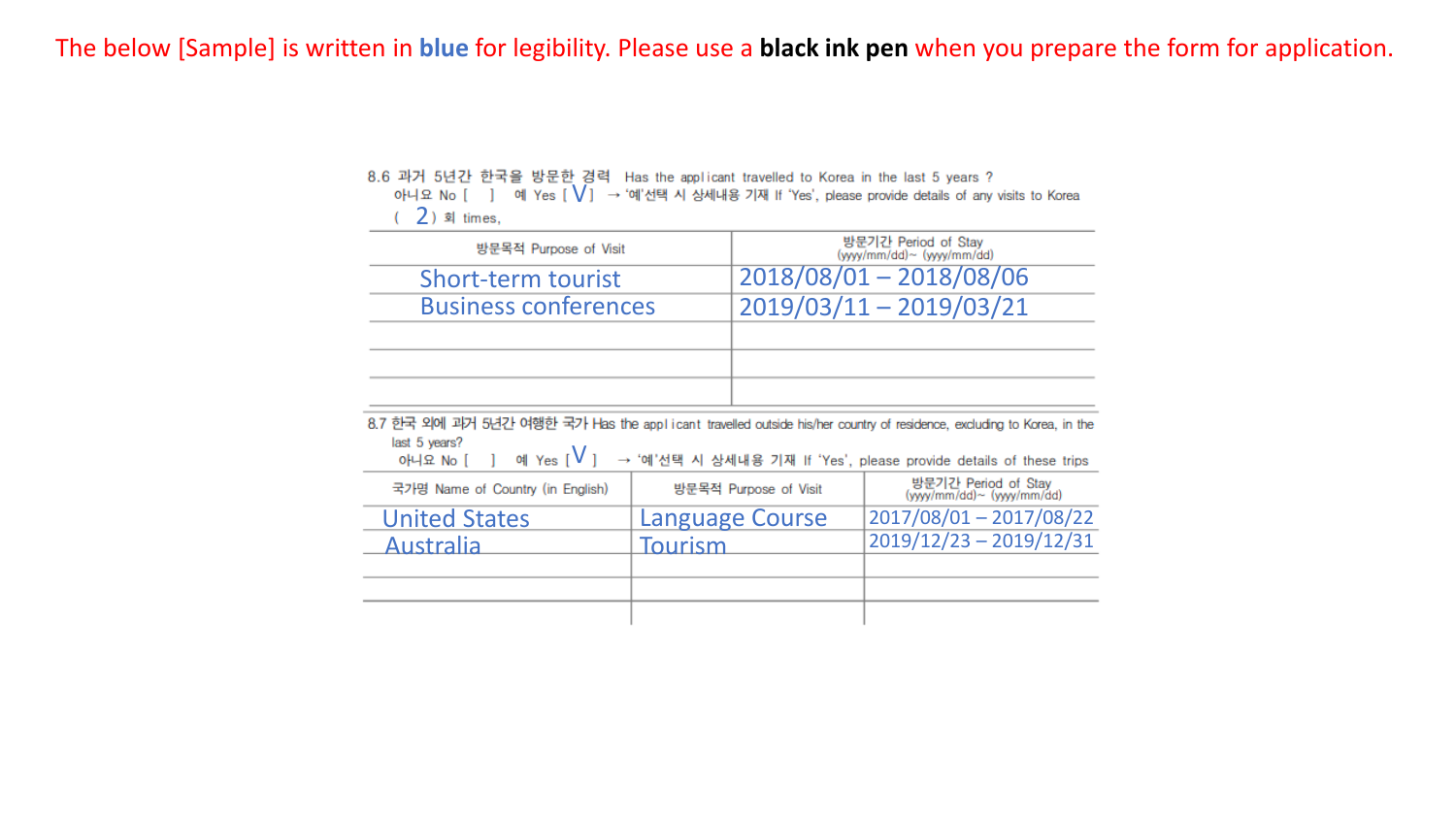| 8.8. 국내 체류 가족 유무 Does the applicant have any family member(s) staying in Korea?<br>→ '예'선택 시 상세내용 기재 If 'Yes', please provide details of the family member(s)<br>아니요 No [ ]<br>예 Yes $[\ \bigvee]$                           |                    |                   |                                     |  |  |  |  |  |  |
|------------------------------------------------------------------------------------------------------------------------------------------------------------------------------------------------------------------------------|--------------------|-------------------|-------------------------------------|--|--|--|--|--|--|
| 국적<br>Nationality<br>생년월일 Date of Birth<br>(yyyy/mm/dd)<br>관계 Relationship to the appli<br>성명 Full name in English<br>cant                                                                                                   |                    |                   |                                     |  |  |  |  |  |  |
| <b>Altantsetseg Ganbold</b>                                                                                                                                                                                                  | 1997/05/08         | <b>Mongolia</b>   | <b>Sibling (Sister)</b>             |  |  |  |  |  |  |
|                                                                                                                                                                                                                              |                    |                   |                                     |  |  |  |  |  |  |
|                                                                                                                                                                                                                              |                    |                   |                                     |  |  |  |  |  |  |
| * 참고: 가족의 범위 – 배우자, 자녀, 부모, 형제<br>- Note: Scope of family members - Spouse, children, parents, siblings of the applicant                                                                                                     |                    |                   |                                     |  |  |  |  |  |  |
| 8.9. 동반입국 가족 유무 Is the applicant travelling to Korea with any family member(s) ?<br>예 Yes [ V ] → '예'선택 시 상세내용 기재 If 'Yes', please provide details of the family<br>아니요 No [ ]<br>member(s) the applicant is travelling with |                    |                   |                                     |  |  |  |  |  |  |
| 성명 Full name in English                                                                                                                                                                                                      | 생년월일 Date of Birth | 국적<br>Nationality | 관계 Relationship to<br>the applicant |  |  |  |  |  |  |
| <b>Bat-Erdene Batbayar</b>                                                                                                                                                                                                   | 1998/12/21         | <b>Mongolia</b>   | Spouse (Husband)                    |  |  |  |  |  |  |
|                                                                                                                                                                                                                              |                    |                   |                                     |  |  |  |  |  |  |
|                                                                                                                                                                                                                              |                    |                   |                                     |  |  |  |  |  |  |

\* 참고 : 가족의 범위 – 배우자, 자녀, 부모, 형제<br>- Note : Scope of family members - Spouse, children, parents, siblings of the applicant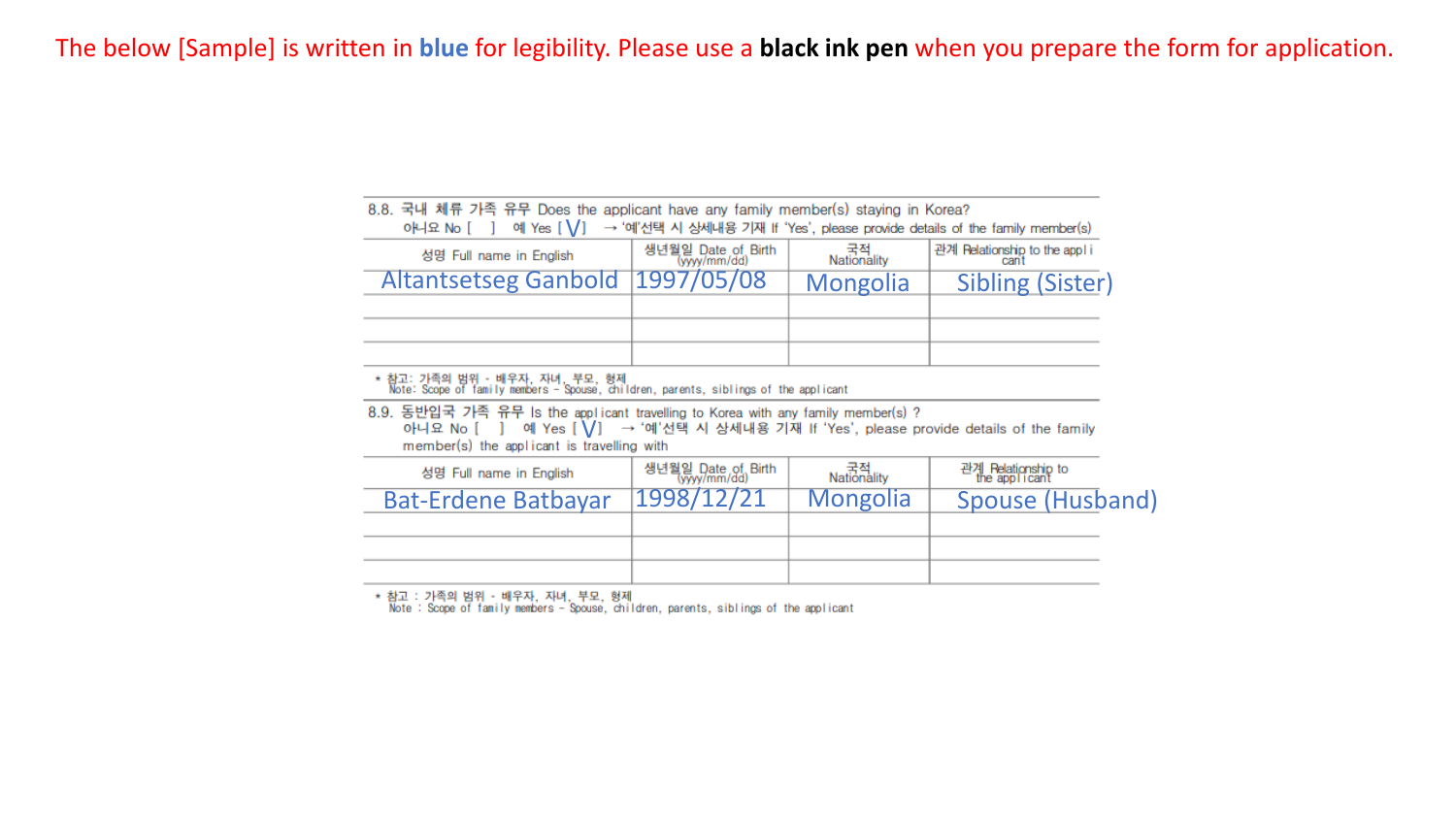#### 9. 초청 정보 / DETAILS OF INVITATION

9.1 초청인/초청회사 Is there anyone inviting the applicant for the visa?<br>- 아니요 No [✔] 예 Yes [ ] → '예'선택 시 상세내용 기재 If 'Yes', please provide details<br>- a) 초청인/초청회사명 Name of inviting person/organization (Korean, foreign resident in

| b) 생년월일/사업자등록번호 Date of Birth/Business Registration No. | c) 관계 Relationship to the applicant |
|---------------------------------------------------------|-------------------------------------|
| d) 주소 Address                                           | e) 전화번호 Phone No.                   |

#### 10. 방문경비 / FUNDING DETAILS

10.1 방문경비(미국 달러 기준) Estimated travel costs(in US dollars)

### USD 3,000

10.2 경비지불자 Who will pay for the applicant's travel-related expenses? (Any relevant parson including the applicant and/or organization)

|                         | a) 성명/회사(단체)명 Name of Person/Organization (Company)<br>  Ulaanbaatar International | b) 관계 Relationship to the applicant<br>EMDIOVEN |
|-------------------------|------------------------------------------------------------------------------------|-------------------------------------------------|
| c) 지원내용 Type of Support | <b>Flight, Accommodation</b>                                                       | d) 연락처 Contact No.<br>+976 1 21 2 2222          |

#### 11. 서류 작성 시 도움 여부 / ASSISTANCE WITH THIS FORM

11.1 이 신청서를 작성하는데 다른 사람의 도움을 받았습니까? Did the applicant receive assistance in completing this<br>form? 아니요No [✔] 예 Yes [ ] → '예'선택 시 상세내용 기재 If 'Yes', please provide details of the person who assisted the applicant

| 성명 Full Name | 생년월일 Date of Birth<br>(yyyy/mm/dd) | 연락처 Telephone No. | 관계<br>Relationship to the applicant |  |  |  |
|--------------|------------------------------------|-------------------|-------------------------------------|--|--|--|
|              |                                    |                   |                                     |  |  |  |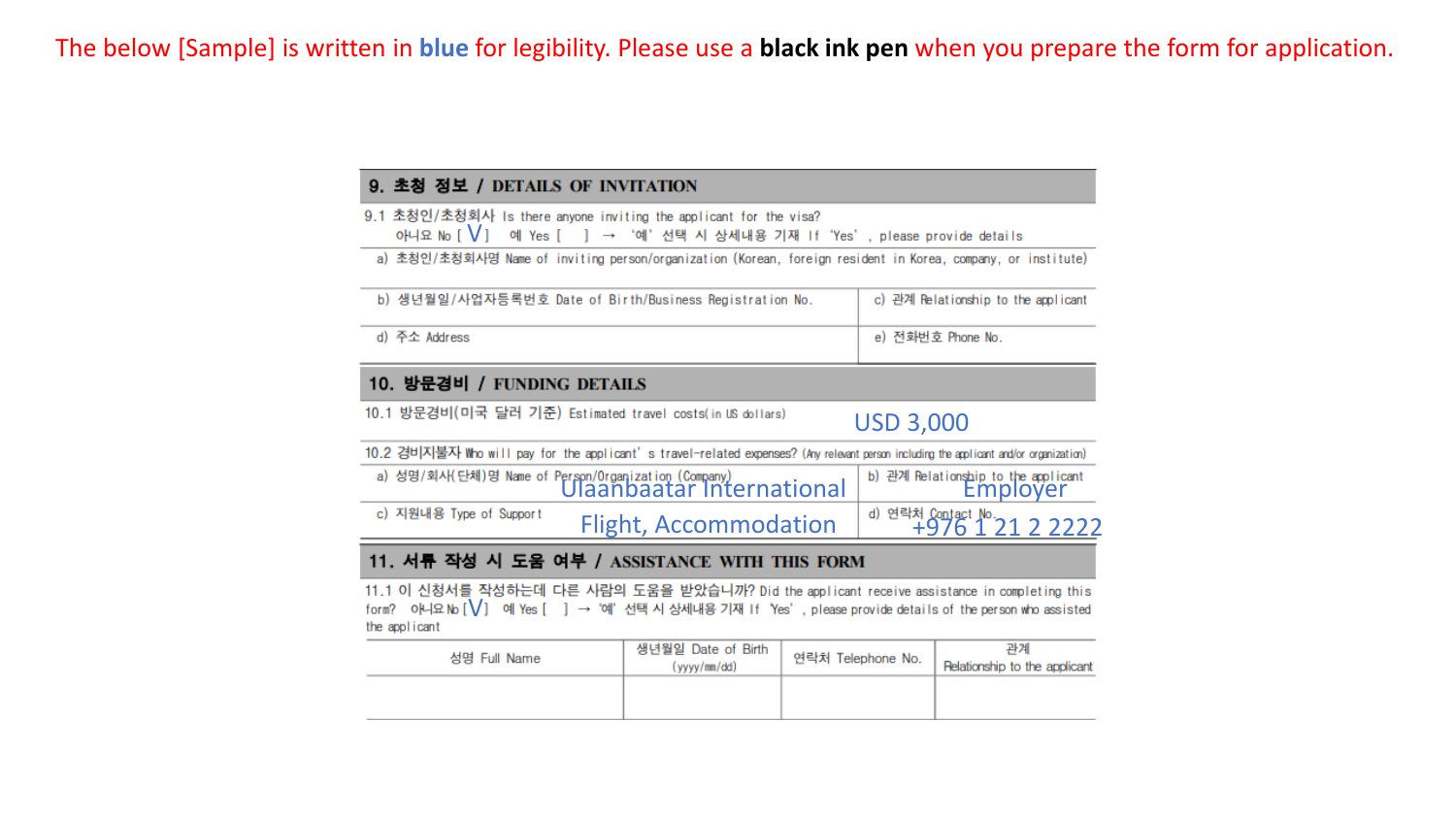